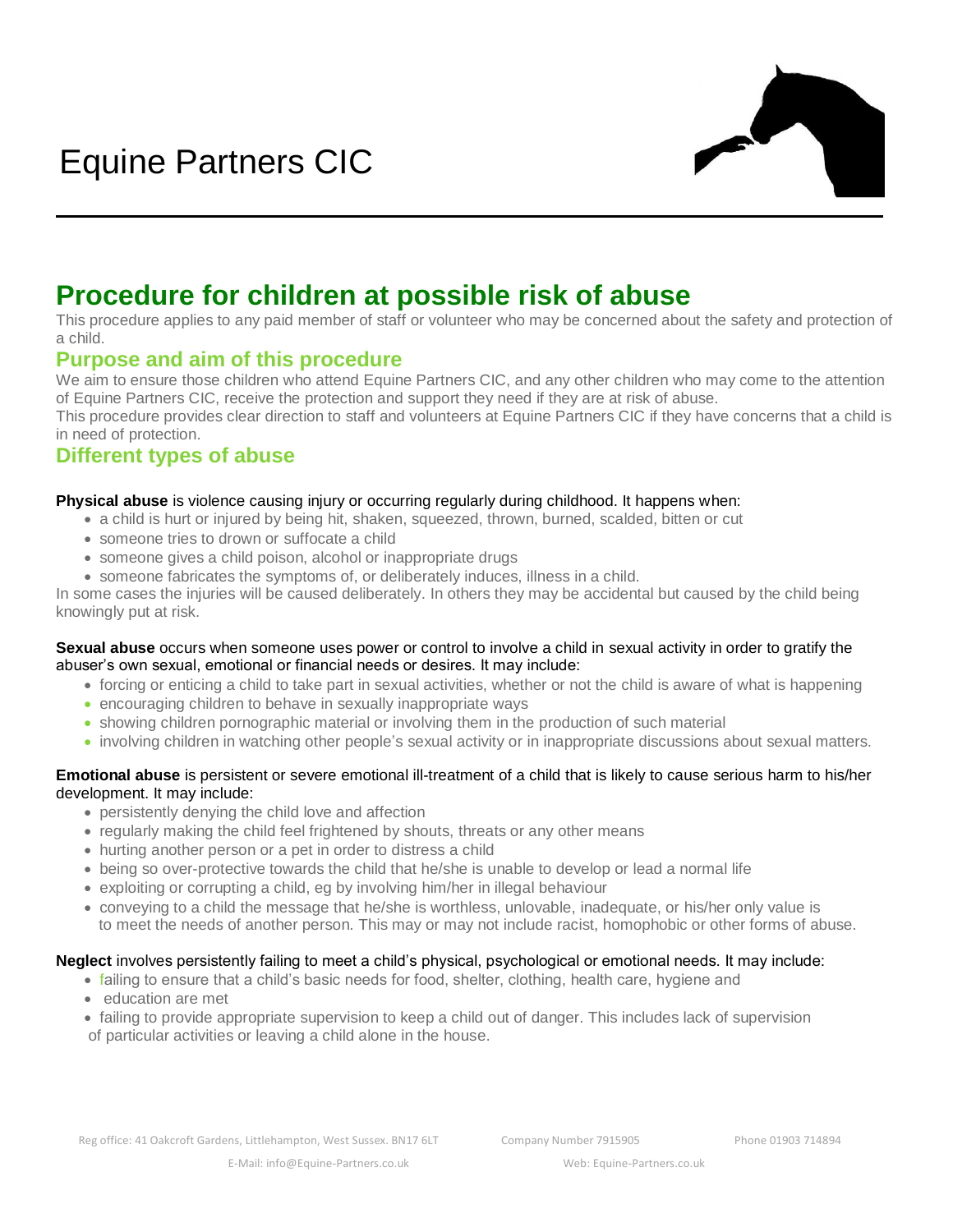# **Ways that abuse might be brought to your attention**

- a child might make a direct disclosure about him or herself
- a child might make a direct disclosure about another child
- a child might offer information that is worrying but not a direct disclosure
- a member of staff might be concerned about a child's appearance or behaviour or about the behaviour of a parent or carer towards a child
- a parent or carer might make a disclosure about abuse that a child is suffering or at risk of suffering
- a parent might offer information about a child that is worrying but not a direct disclosure.

#### • **Talking to a child who has told you that he/she or another child is being abused**

- Reassure the child that telling someone about it was the right thing to do.
- Tell him/her that you now have to do what you can to keep him/her (or the child who is the subject of the allegation) safe.
- Let the child know what you are going to do next and who else needs to know about it.
- Let the child tell his or her whole story. Don't try to investigate or quiz the child, but make sure that you are
- clear as to what he/she is saying. Ask the child what he/she would like to happen as a result of what he/she has said, but don't make or infer promises you can't keep.
- Give the child the ChildLine phone number: 0800 1111.

### **Helping a child in immediate danger or in need of emergency medical attention**

- the child is in immediate danger and is with you, remain with him/her and call the police.
- If the child is elsewhere, contact the police and explain the situation to them.
- If he/she needs emergency medical attention, call an ambulance and, while you are waiting for it to arrive, get help from your first aider.
- If the first aider is not available, use any first aid knowledge that you may have yourself to help the child.
- You also need to contact your supervisor/manager or named person for child protection to let them know what is happening.

A decision will need to be made about who should inform the child's family and the local authority children's social care department, and when they should be informed. If you have involved the police and/or the health services, they should be part of this decision. Consider the welfare of the child in your decision making as the highest priority. Issues that will need to be taken into account are:

- the child's wishes and feelings
- the parents right to know (unless this would place the child or someone else in danger, or would interfere with a criminal investigation)
- the impact of telling or not telling the parent
- the current assessment of the risk to the child and the source of that risk
- any risk management plans that currently exist.

Once any immediate danger or emergency medical need has been dealt with, follow the steps set out in the flowchart at the end of this document.

### **Keeping a record of your concerns**

Use the example reporting form in this toolbox to record the concern and how it is dealt with. The relevant sections of the form should be completed and signed at each stage of the procedure. It can be used to forward information to the statutory child protection authorities if a referral to them is needed.

The form should be signed and dated by all those involved in its completion and kept confidentially on the child's file. The name of the person making the notes should be written alongside each entry.